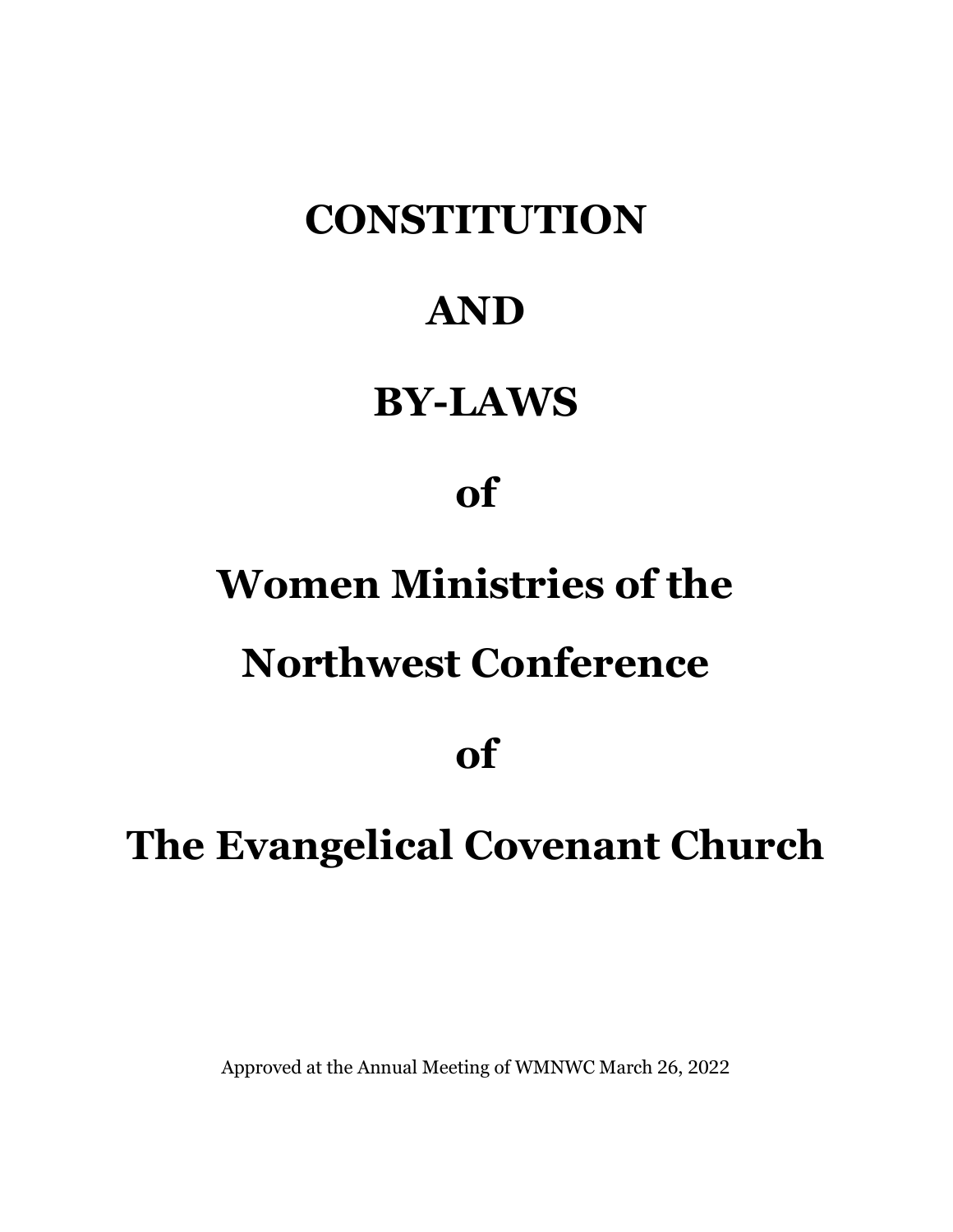## **CONSTITUTION**

## OF THE

## WOMEN MINISTRIES OF THE NORTHWEST CONFERENCE

## OF THE EVANGELICAL COVENANT CHURCH

### ARTICLE I

#### Name

Section 1 The name of this ministry shall be Women Ministries of the Northwest Conference (which will be referred to as WMNWC for the remainder of this document) of the Evangelical Covenant Church (ECC).

### ARTICLE II

#### Purpose

- Section 1 As women sharing a faith in Jesus Christ, we unite to
	- advance the kingdom of God through worshipping, working, and witnessing in all areas of our life; the home, the community, the nation, and the world;
	- grow in personal devotion to Jesus Christ as Lord and Savior;
	- provide for Christian fellowship and affirmation of the spiritual gifts of women and providing resources and opportunities for growth in leadership skills and Christian maturity.
- Section 2 We seek to achieve these goals by prayer, study, service and giving, supporting the work of the Evangelical Covenant Church.
- Section 3 We seek to bring the women of our churches into active participation with the mission priorities of the Northwest Conference and Evangelical Covenant Church and to provide resources and opportunities to the women of our churches so they would flourish in every season of life, ministry context and personal call in Christ.

## ARTICLE III

### Participation

Section 1 Women of any Covenant Church within the Northwest Conference are eligible to participate in WMNWC.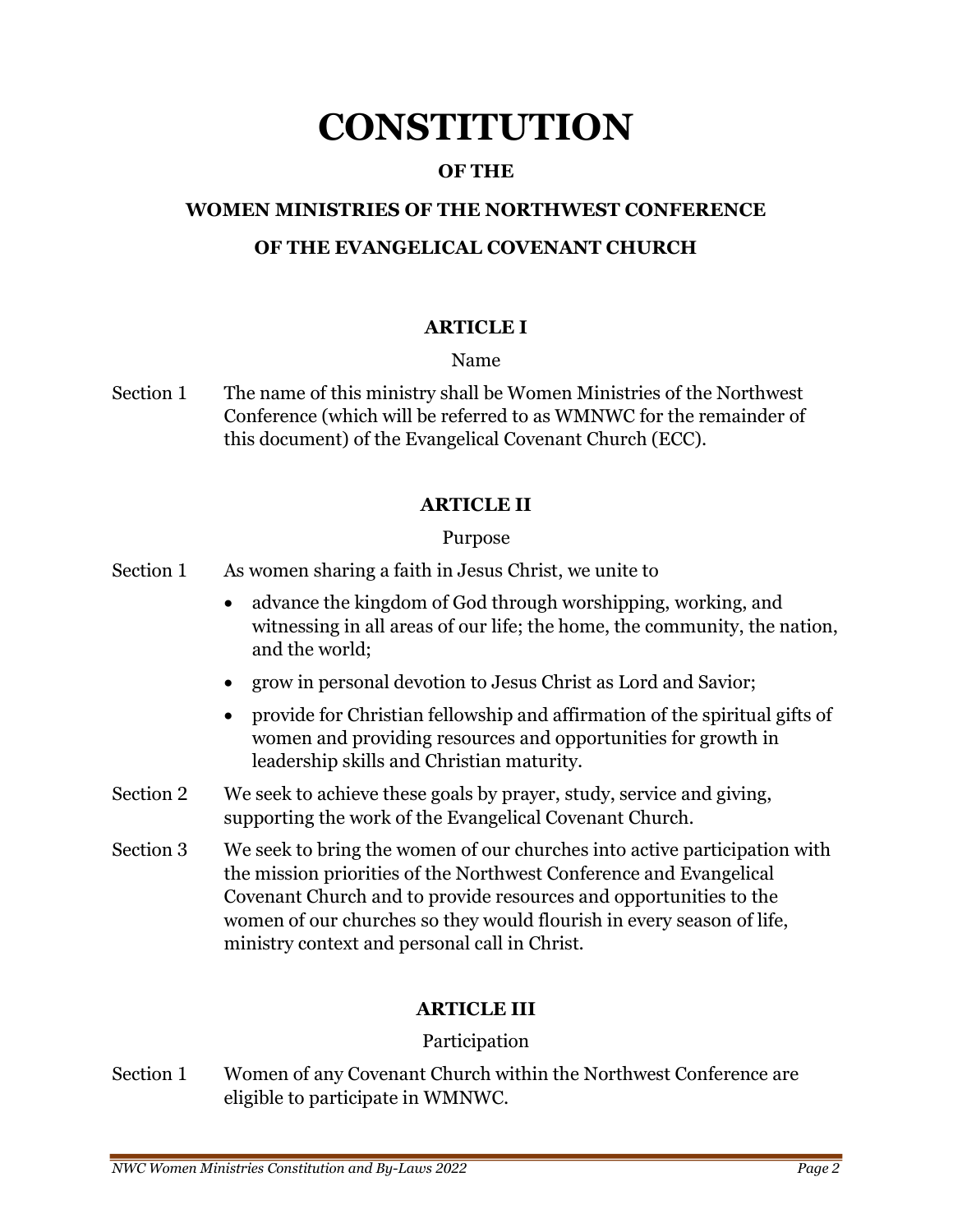#### ARTICLE IV

#### Administration

- Section 1 The officers of this ministry shall be president, secretary, financial secretary, treasurer, and every three (or five) years the president-elect. These officers constitute the Executive Board.
- Section 2 The Executive Board, the chairs of focused ministries, the district presidents and the other appointed ministry leaders (e.g. AVA, Renewal, Inclusion) shall constitute the Board of Directors.
- Section 3 Other ministry leaders may be appointed as needed and will be members of the Board of Directors. (Examples of those ministries are: AVA, Inclusion and Renewal Chairwoman.)
- Section 4 All members of the Executive Board must be members of a local congregation of the Evangelical Covenant Church.
- Section 5 No part of the net earnings of the organization shall be to the benefit of or be distributable to any of any of its members, officers, or other private persons, except that the organization shall be authorized to pay reasonable compensation for services rendered and to make payments and distributions in furtherance of the exempt purposes.

## ARTICLE V

### Annual Meeting

- Section 1 The annual meeting shall be held at such time as may be specified in the By-Laws.
- Section 2 The annual meeting is the legislative assembly and shall be composed of all women in attendance at the meeting.

## ARTICLE VI

### Amendments

Section 1 Amendments to this constitution must be introduced in writing at the annual meeting but cannot be acted upon until the following annual meeting. In order to be adopted, the amendments must receive the affirmative vote of two-thirds of all votes cast.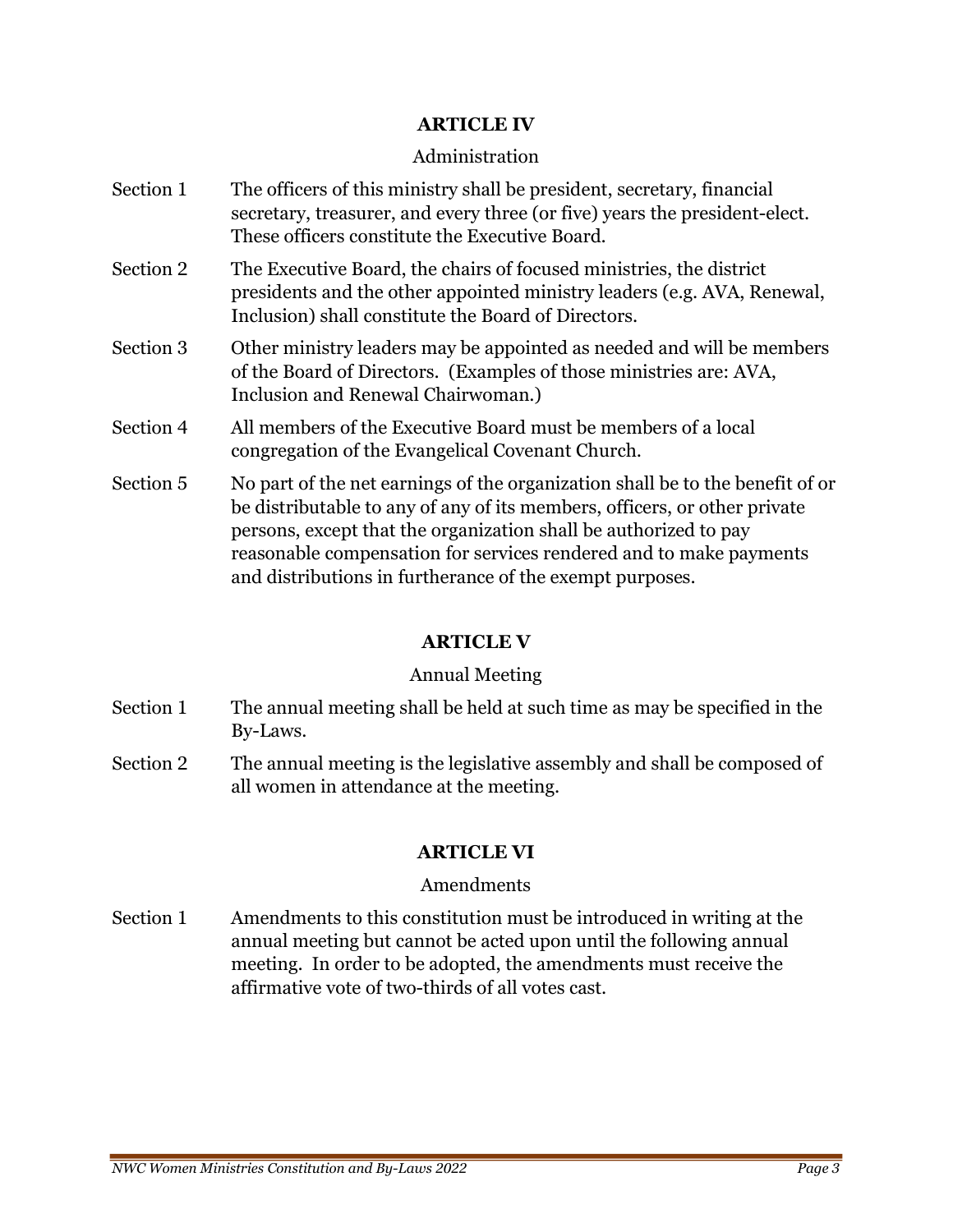## BY-LAWS

## OF WOMEN MINISTRIES

## OF THE NORTHWEST CONFERENCE (WM NWC) OF THE EVANGELICAL COVENANT CHURCH (ECC)

## ARTICLE I

### Annual Meeting

- Section 1 The annual meeting of WMNWC of the ECC shall be held at a time and place to be designated by the Board of Directors.
- Section 2 Nominations and Elections
	- a. Election of officers and chairs of focused ministries shall be held in compliance with Article III of the By-Laws.
	- b. A president-elect shall be elected for a term of one year at the beginning of the third or fifth year of the presidential term. So, if the president chooses to run for a second term, there will be no president-elect until the fifth year of her term.
	- c. Nominations will be solicited from the women participating in Women Ministries and from the Board of Directors. The ballot will be presented to the annual meeting.
	- d. Candidates for all offices shall be elected by ballot at the annual meeting. Nominations of additional candidates may be made from the floor. Officers shall be elected for threeyear terms and shall be eligible to succeed themselves for one three-year term. The election shall be by a majority of votes cast.
	- e. Candidates for chairs of Focused Ministries shall be elected by ballot at the annual meeting. Nominations of additional candidates may be made from the floor. Elections shall be scheduled in such a manner that the terms of all chairs will not expire the same year. Focused Ministries chairs shall be elected for three-year terms and shall be eligible to succeed themselves for one three-year term. The election shall be by a majority of votes cast.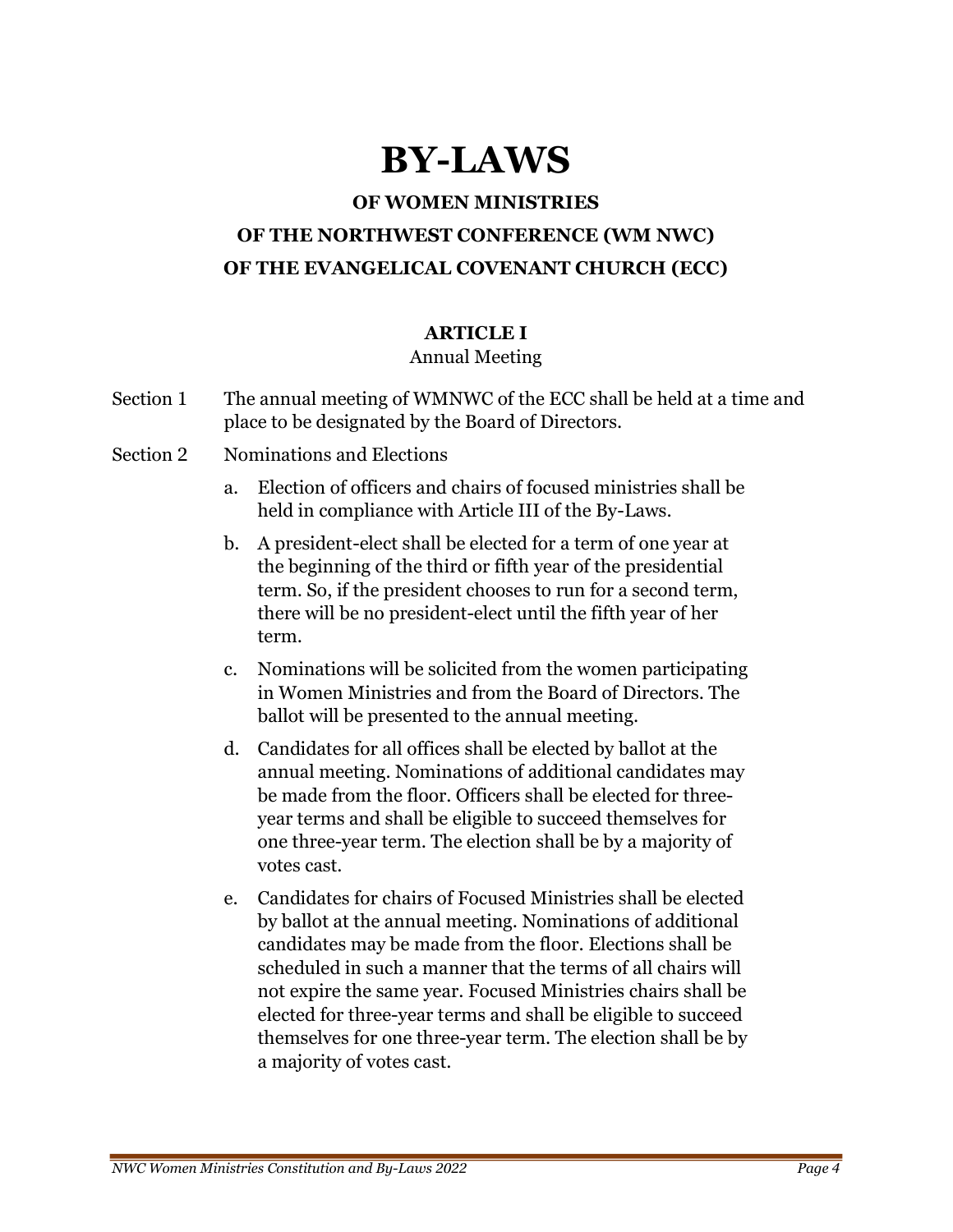- f. Committees may be appointed by the Focused Ministries chairs with approval by the Board of Directors.
- g. The other appointed ministry leaders (e.g. AVA, Inclusion, Renewal) shall be appointed each year by the Executive Board and shall be eligible for unrestricted succession.
- h. Vacancies occurring during the term of office shall be filled by appointment by the Board of Directors.

### ARTICLE II

### Administration

Section 1 The **Consultant** for WM NWC shall be nominated by the WMNWC Board of Directors, approved by the NWC superintendent, and elected by the WMNWC annual meeting for a term of three years. She is eligible for consecutive terms. She shall be responsible to the WMNWC Board of Directors and shall maintain a working relationship with the superintenddent of the NWC. She shall give general supervision to the development of Women Ministries, its life and program, and carry out the directives of the WMNWC Board of Directors and the WMNWC annual meeting. She shall work closely with the district and conference boards and committees, of which she shall be an ex-officio member. She shall make periodic reports to the WMNWC Board and make a report to the annual meeting of WMNWC.

### Section 2 The **Executive Board** shall:

- a. Appoint such committees as are needed and not otherwise provided for in these By-Laws.
- b. Transact emergency business for the Board of Directors between meetings of the Board.
- c. Meet at the call of the president.

### Section 3 The **Board of Directors** shall:

- a. Conduct the business of this ministry between annual meetings.
- b. Fill vacancies of officers and focused ministries chairs between annual meetings.
- c. Meet at least twice annually.
- d. Appoint other committees as deemed necessary by the Board of Directors.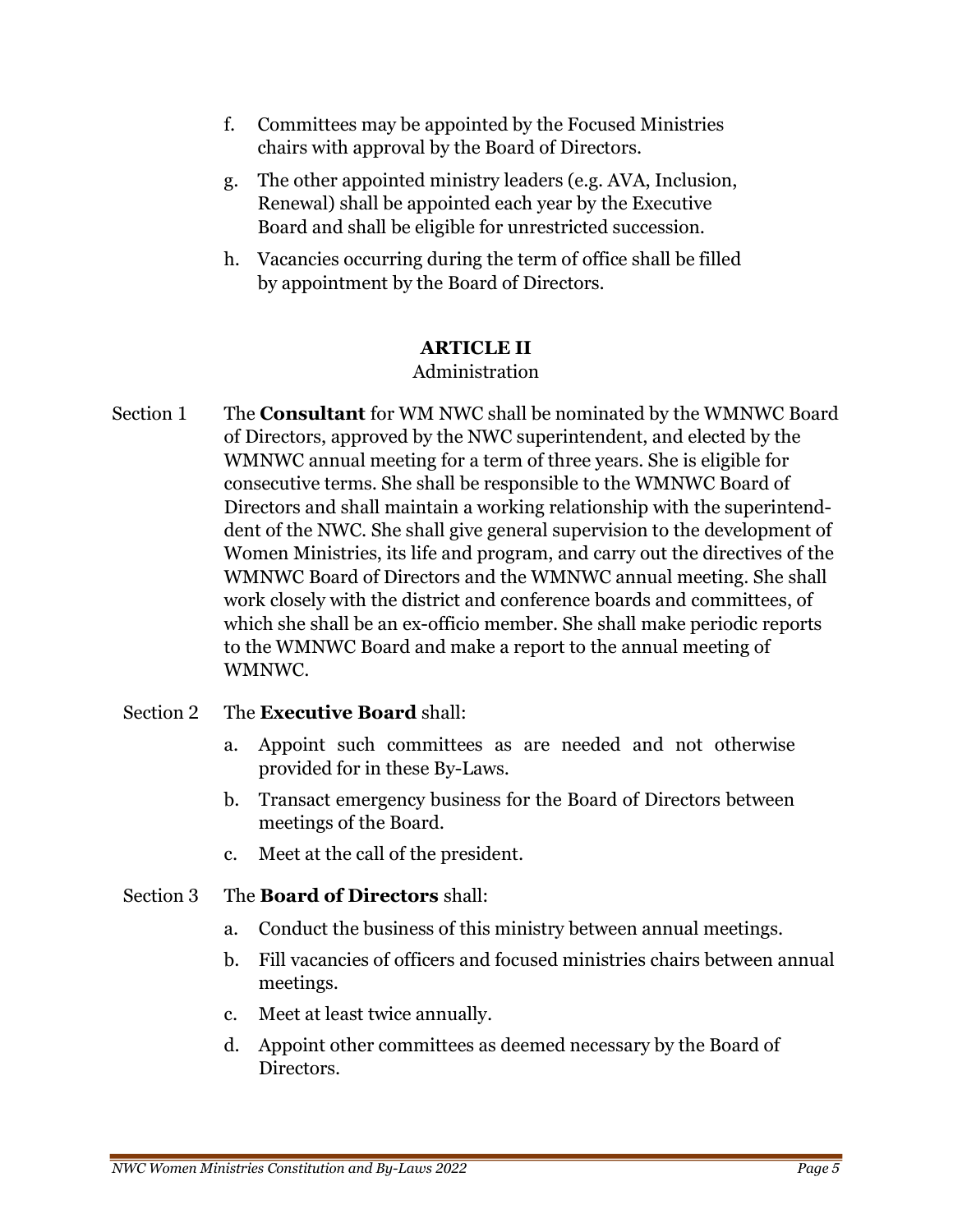- e. Communication by telephone, email and online meetings will be used to conduct business between board meetings.
- f. Meeting by means of electronic communication. Members of the Board of Directors or any committee designated by such board, may participate in a meeting of such board or committee by means of conference telephone or similar means of communication by which all persons participating in the meeting can simultaneously hear each other and participation in a meeting pursuant to this section shall constitute presence in person at such a meeting.

## ARTICLE III

## **Officers**

- Section 1 The **President** shall have general supervision of all affairs, prepare board agendas, prepare the agenda of the annual meeting, with the approval of the Board of Directors, and be ex-officio member of all committees of the ministry. The president is an ex-officio member of the NWC Board. She may designate another representative to attend those meetings. She shall attend all Women Ministries of the ECC conference presidents. In the absence or disability of the president, the Board of Directors will appoint a representative to fulfill the president's duties.
- Section 2 The **Secretary** shall keep accurate records of the business and other meetings of the ministry, Executive Board, and the Board of Directors. She shall furnish the Board of Directors with copies of the minutes and perform other duties as assigned.
- Section 3 The **Financial Secretary** shall receive and acknowledge all income of the ministry and keep accurate records. She shall deposit all income and report to the treasurer, submit books for financial review at the close of each fiscal year, and present a written report to the annual meeting. She shall make available information to encourage giving to the. She shall perform other duties as assigned.
- Section 4 The **Treasurer** shall keep accurate records of all monies received and disbursed, pay all bills, disburse all designated funds, submit books for audit or review at the close of the fiscal year, present a written report to the annual meeting and perform other duties as assigned.
- Section 5 The **President-Elect** shall assist the president in the execution of her duties and familiarize herself with the work of the ministry in preparation for her presidency and perform other duties as assigned.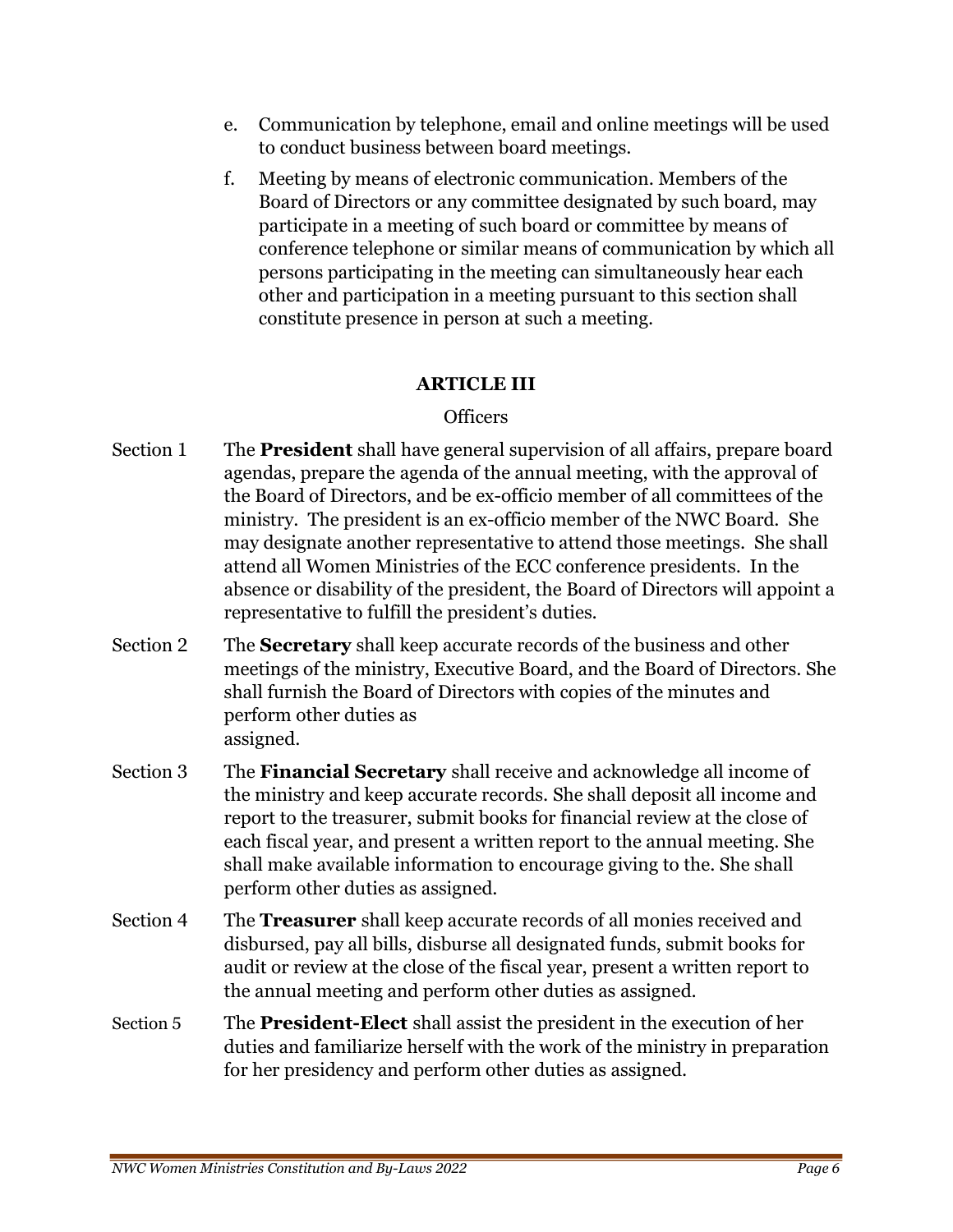#### ARTICLE IV

### Focused Ministries and Appointed Ministry Leaders

- Section 1 To implement the programs of Women Ministries there shall be chairs of the following focused ministries:
	- a. Make and Deepen Disciples (MDD)
	- b. Serve Globally
	- c. Love Mercy, Do Justice (LMDJ)
	- d. Communication Ministry

#### Section 2 The Make and Deepen Disciples chair shall:

- a. Work in coordination with MDD, Develop Leaders, and Start & Strengthen Churches of the ECC.
- b. Promote leadership training opportunities.
- c. Recommend Bible study programs and literature for the deepening of spiritual life and evangelism.
- d. Help to secure the speaker for the annual meeting.
- e. Present an exhibit or display and a report at the annual meeting.
- f. Perform other duties as assigned.

#### Section 3 The **Serve Globally** chair shall:

- a. Work in coordination with Serve Globally of the ECC.
- b. Assign Special Interest Missionaries (SIMs) to districts, communicate SIM Priority Project requests.
- c. Inspire and challenge women to participate in the many opportunities for missionary service at home and abroad.
- d. Present an exhibit or display and a report at the annual meeting.
- e. Perform other duties as assigned.

#### Section 4 The Love Mercy, Do Justice chair shall:

- a. Work in coordination with LMDJ of the ECC.
- b. Encourage and promote materials for inclusion ministries.
- c. Stress Christian citizenship and social justice issues (e.g. trafficking, legislation, education, and social concerns).
- d. Promote AVA and Mending the Soul
- e. Promote networking with LMDJ of the ECC and local congregations.
- f. Present an exhibit or display and a report at the annual meeting.
- g. Perform other duties as assigned.